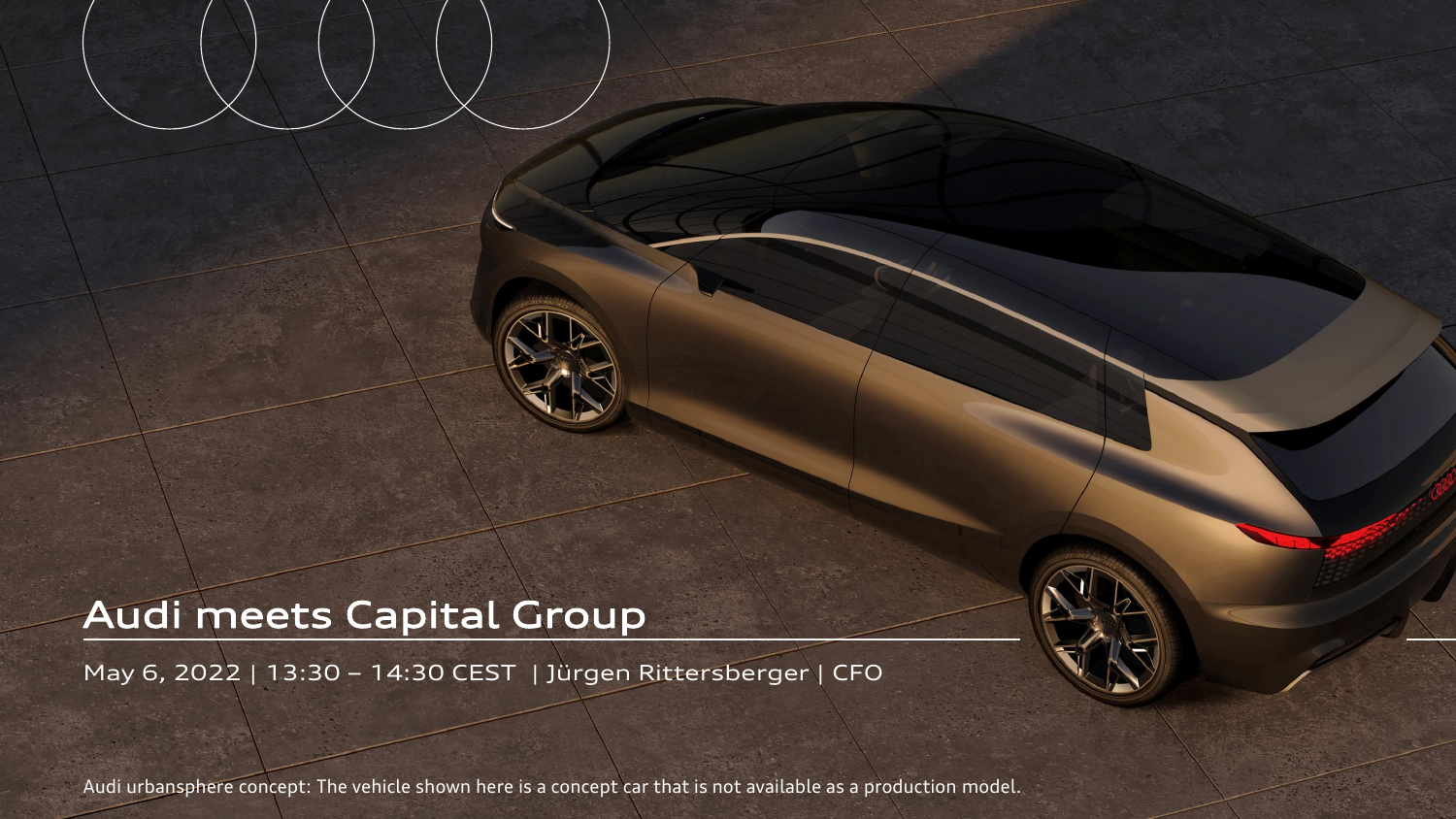## Disclaimer

The following presentations as well as remarks/comments and explanations in this context contain forward-looking statements on the business development of the Audi Group. These statements are based on assumptions relating to the development of the economic, political and legal environment in individual countries, economic regions and markets, and in particular for the automotive industry, which we have made on the basis of the information available to us and which we consider to be realistic at the time of going to press. The estimates given entail a degree of risk, and actual developments may differ from those forecast.

At the time of preparing these presentations, it is not yet possible to conclusively assess the specific effects of the latest developments in the Russia-Ukraine conflict on the Audi Group's business, nor is it possible to predict with sufficient certainty to what extent further escalation of the Russia-Ukraine conflict will impact on the global economy and growth in the industry in fiscal year 2022.

Any changes in significant parameters relating to our key sales markets, or any significant shifts in exchange rates or commodities relevant to the Audi Group or the supply with parts (especially semiconductors), or deviations in the actual effects of the Covid-19 pandemic from the scenario presented will have a corresponding effect on the development of our business. In addition, there may be departures from our expected business development if the assessments of the factors influencing sustainable value enhancement and of risks and opportunities presented develop in a way other than we are currently expecting, or if additional risks and opportunities or other factors emerge that affect the development of our business.

We do not update forward-looking statements retrospectively. Such statements are valid on the date of publication and can be superseded.

This information does not constitute an offer to exchange or sell or an offer to exchange or buy any securities.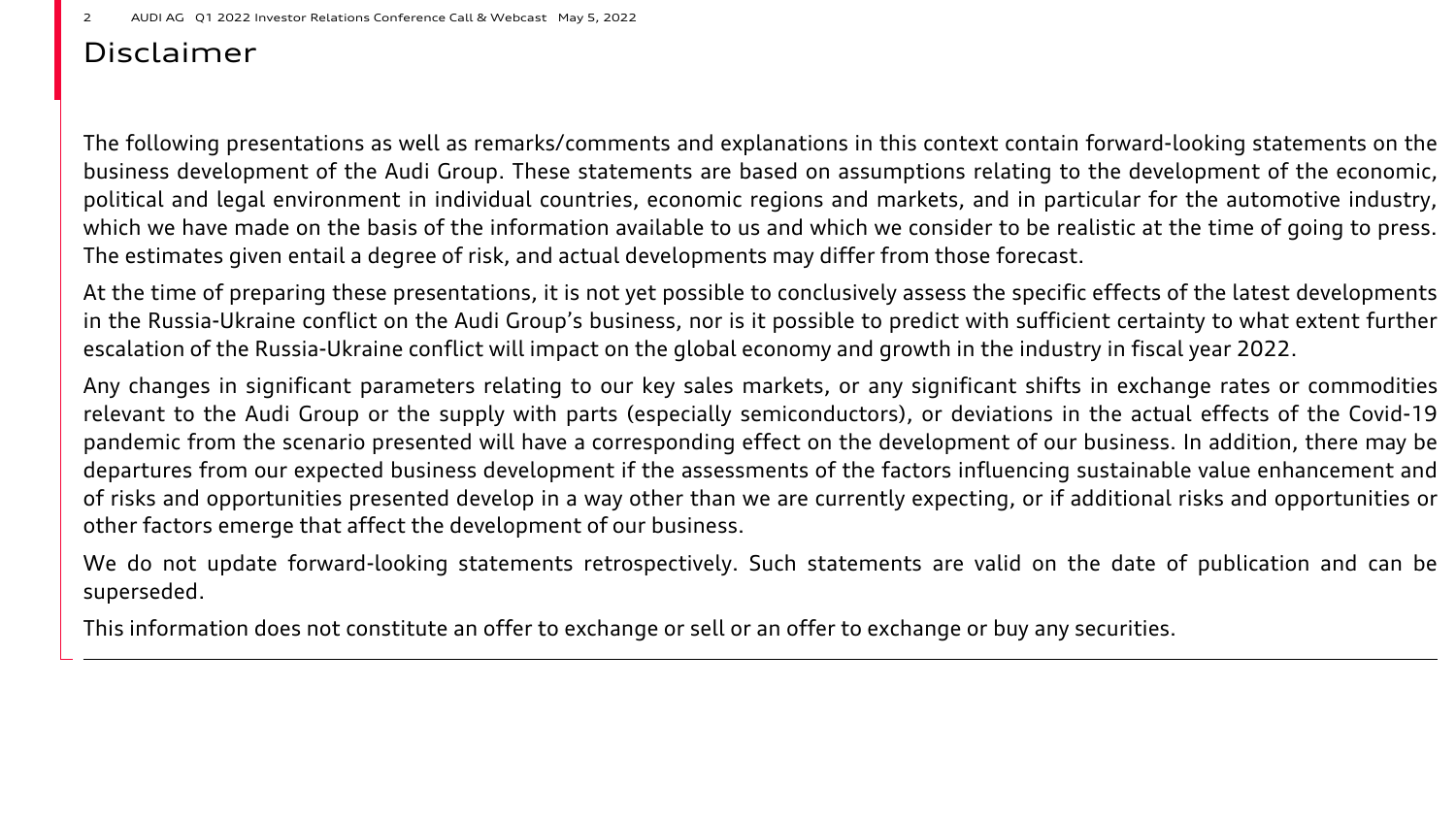## Even though overall deliveries of the Audi Brand declined on strong prior-year, BEV deliveries continue to grow.



1 Includes Audi Q2 L e-tron, Q5 e-tron, which are only available in China.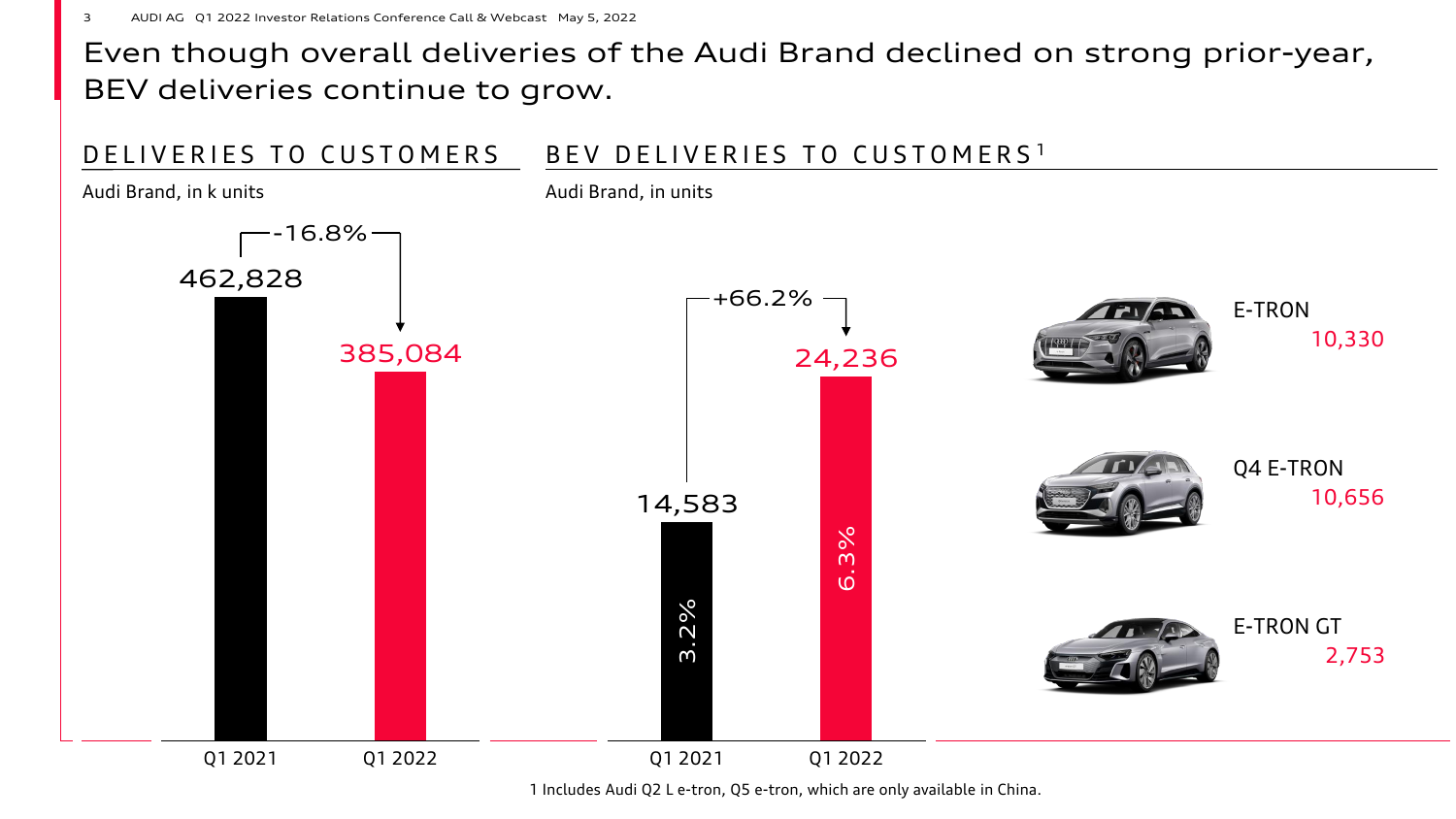Audi showed a strong underlying performance in Q1 despite challenging environment, cash flow driven by working capital effects.

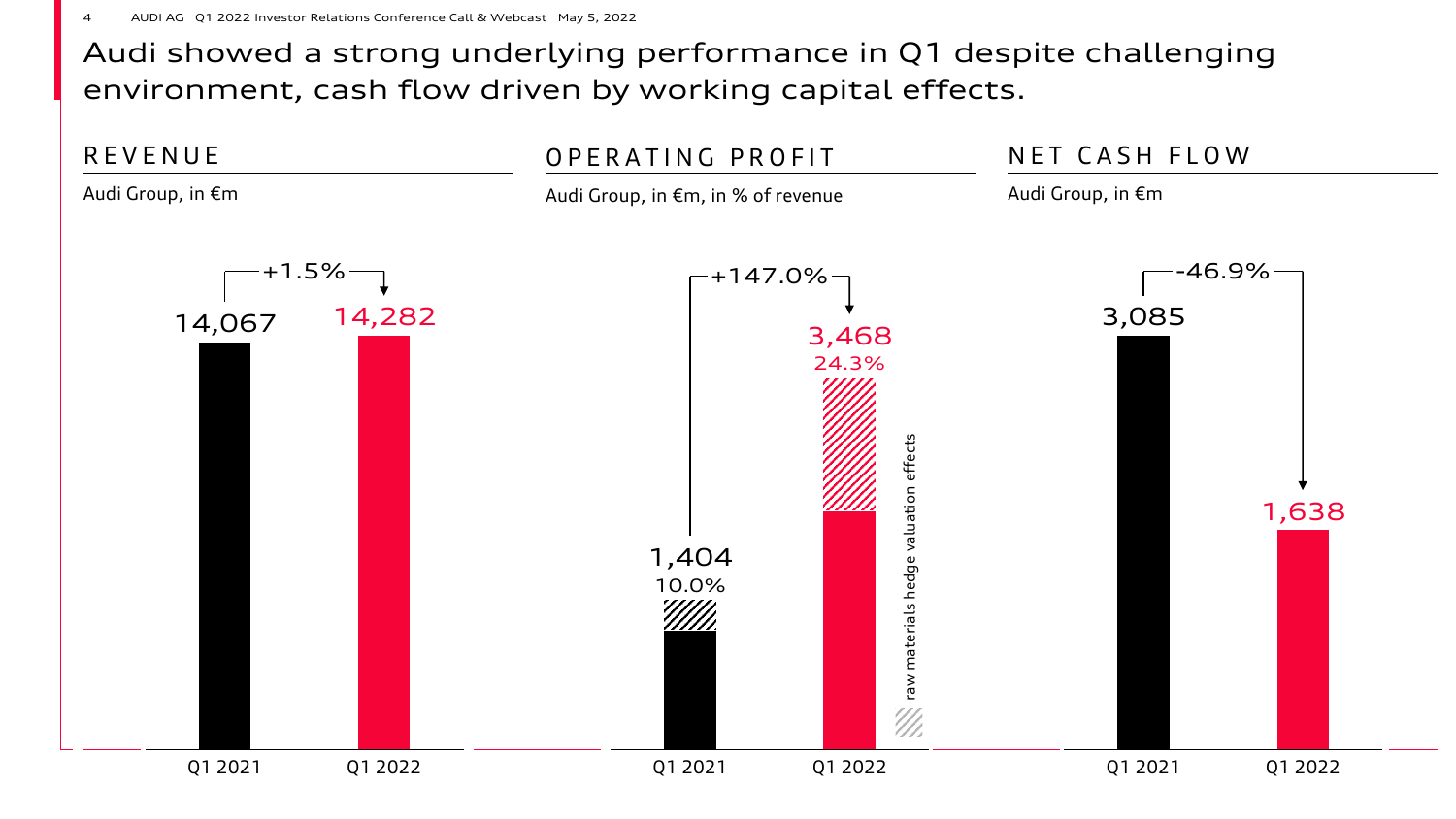The Brand Group premium enables Audi to leverage synergies to push our strategy forward - the Brands show strong performance.



1 Bentley was consolidated January 1, 2022; The prior-year figures not included in the Audi Group.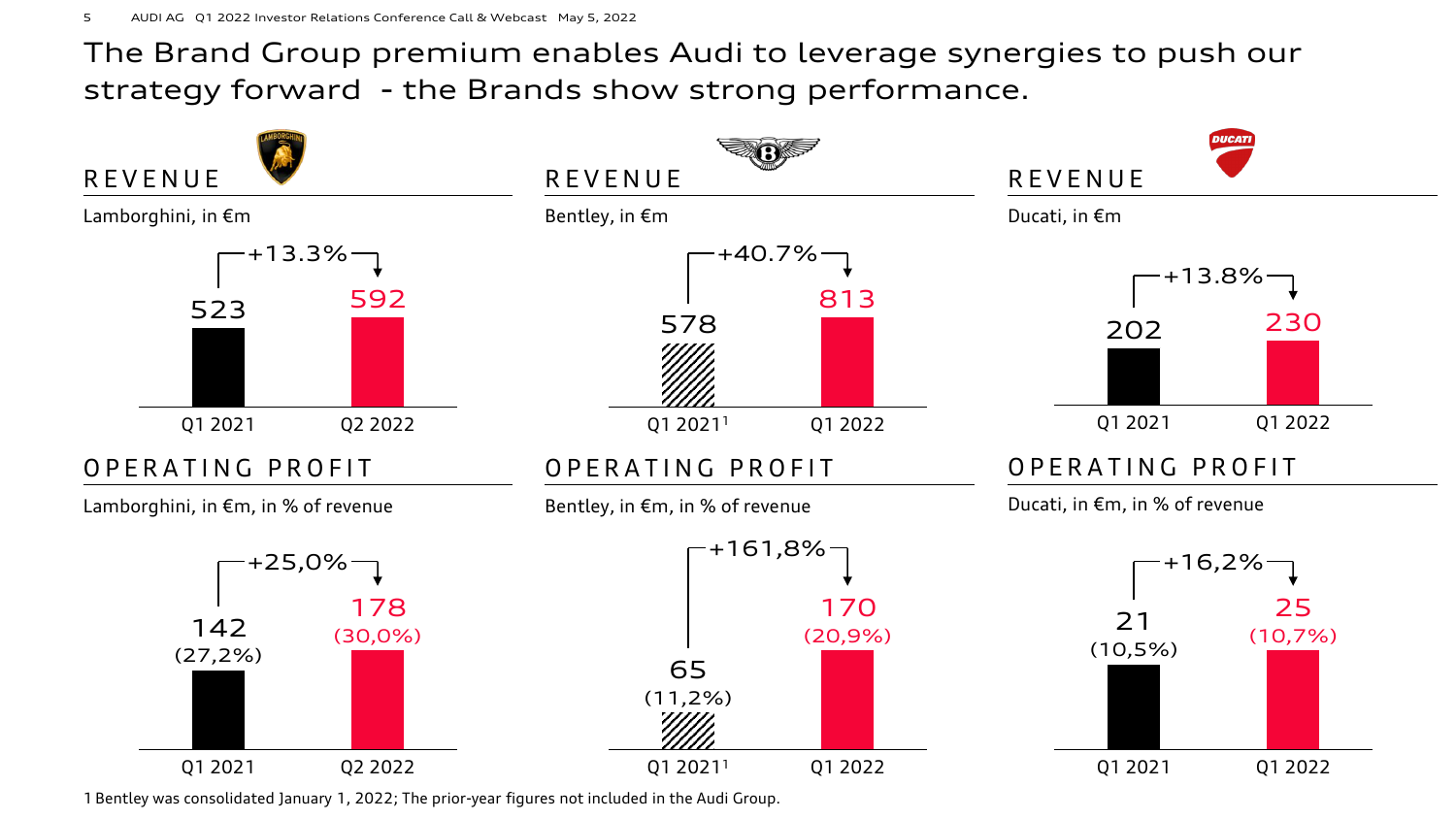Ambitious strategic targets defined for each brand. Bentley to reach over 20% operating margin long-term.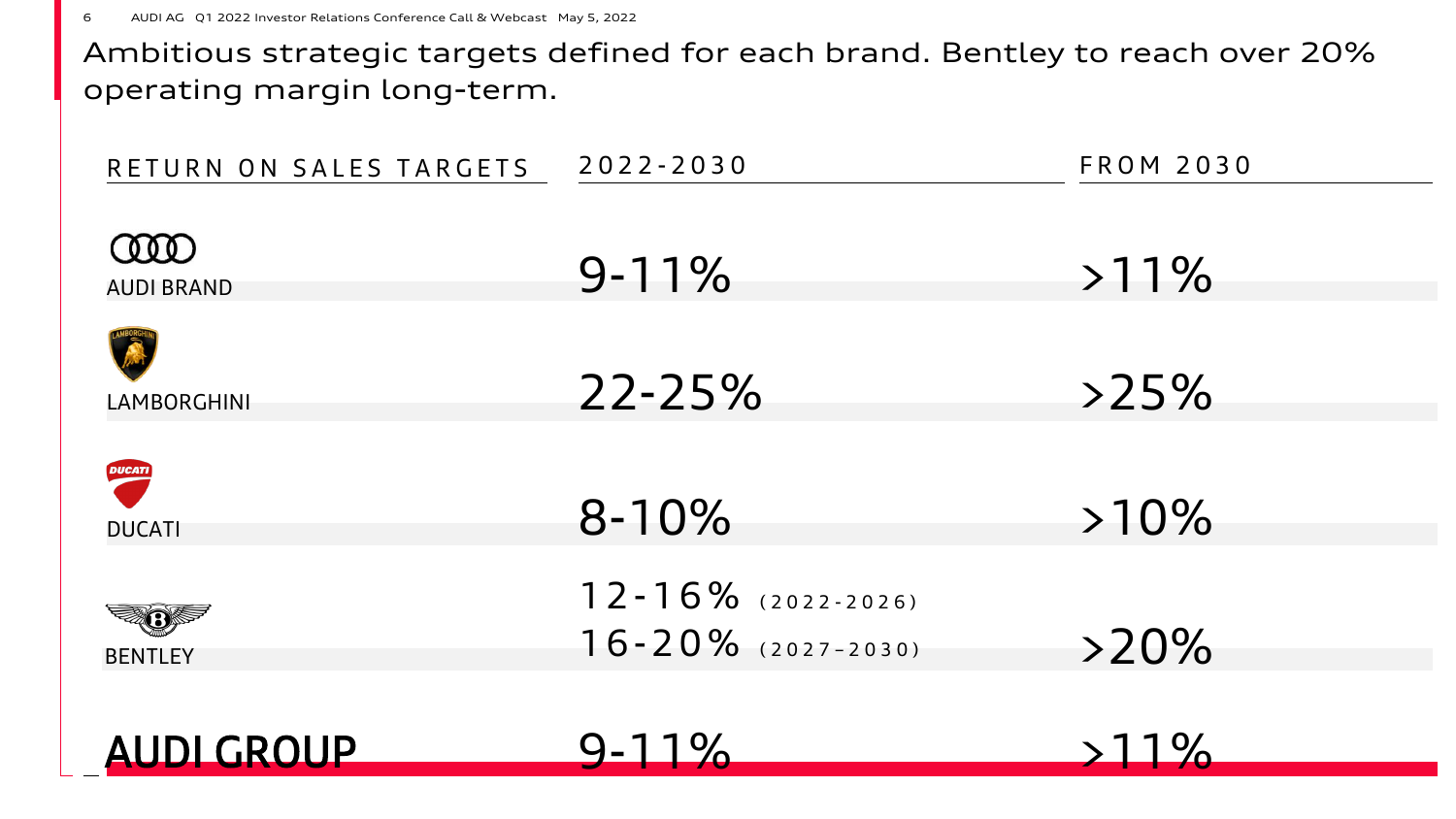Comprehensive action plan in the finance area ensures operational performance and solid financial basis for the future.

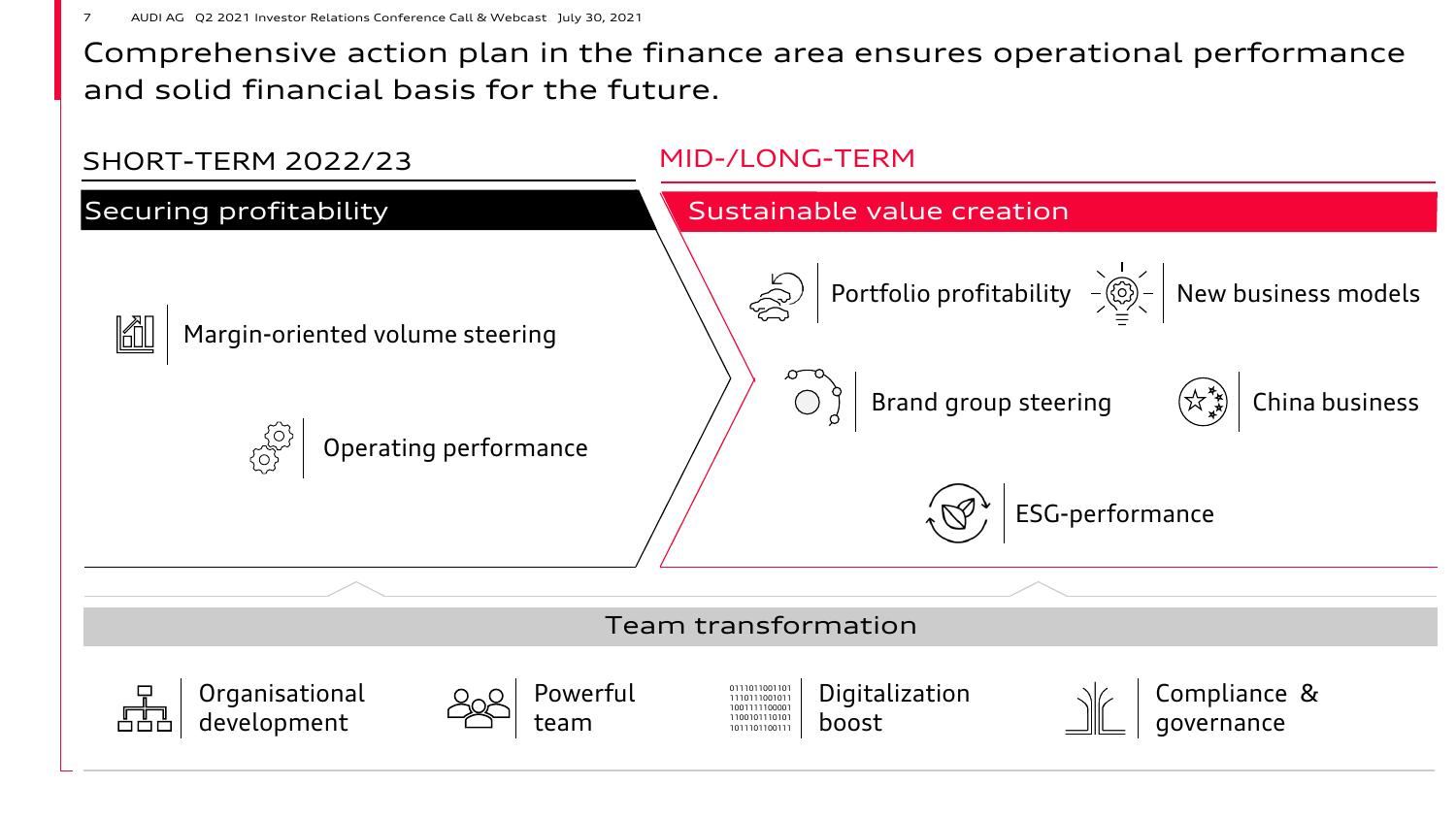